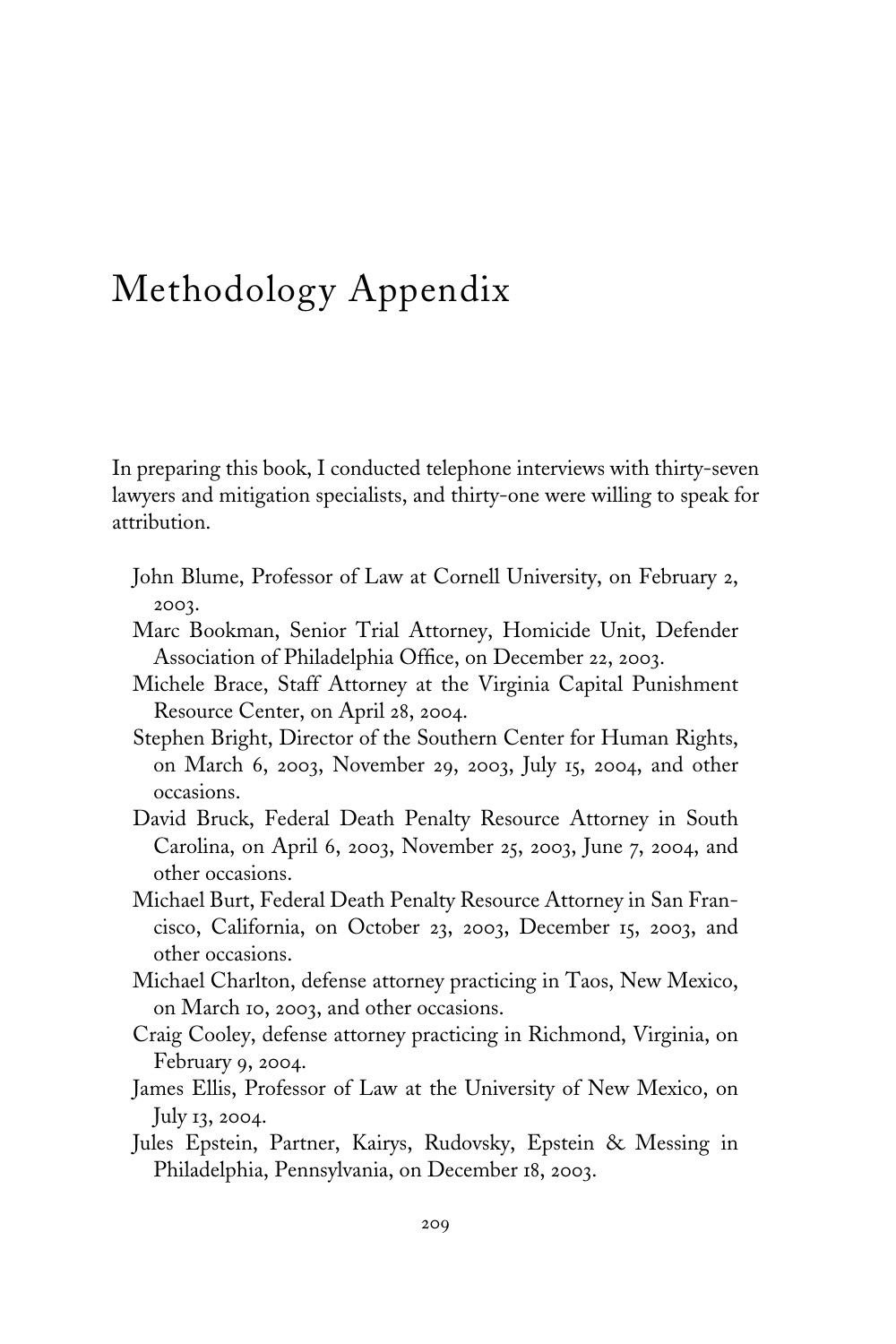- Millard Farmer, attorney practicing in Atlanta, Georgia, on October 13, 2003.
- Deborah Fins, Director of Training of the Death Penalty Project of the NAACP Legal Defense Fund, on April 30, 2004.
- Timothy Ford, attorney practicing in Seattle, Washington, on January 14, 2004.
- Carlos Garcia, attorney practicing in Austin, Texas, on May 7, 2004, and July 20, 2004.
- Miriam Gohara, attorney with the NAACP Legal Defense Fund, on February 18, 2004.
- Craig Haney, Professor of Psychology, University of California at Santa Cruz, on November 30, 2003.
- Sharlette Holdman, mitigation specialist in San Francisco, California, on April 30, 1992, and November 29, 2003.
- David Hoose, criminal defense attorney in Springfield, Massachusetts, on March 11, 2003.
- Richard Jaffe, criminal defense attorney in Birmingham, Alabama, on March 8, 2003, and December 24, 2003.
- Noreen Kelly-Najah, Partner, Latham & Waltrip LTD in New York, New York, on November 8, 2004.
- George Kendall, former Director of the Death Penalty Project of the NAACP Legal Defense Fund, on January 9, 2003, currently an attorney with the law firm of Holland & Knight in New York, New York.
- Denny LeBoeuf, staff attorney at the Louisiana Capital Punishment Resource Center, on October 15, 2003.
- Walter P. Loughlin, Partner, Latham & Waltrip LTD in New York, New York, on November 8, 2004.
- John Niland, Federal Death Penalty Resource Attorney in Austin, Texas, on March 11, 2003.
- Sean O'Brien, Director of the Missouri Public Interest Litigation Center, on January 12, 2004, and January 14, 2004.
- Robert Owen, Staff Attorney at Texas Capital Punishment Resource Center, on October 8, 2004.
- Gary Parker, criminal defense attorney practicing in Atlanta, Georgia, on December 8, 2003.
- Edward Stafman, criminal defense attorney in Tallahassee, Florida, on May 8, 1992.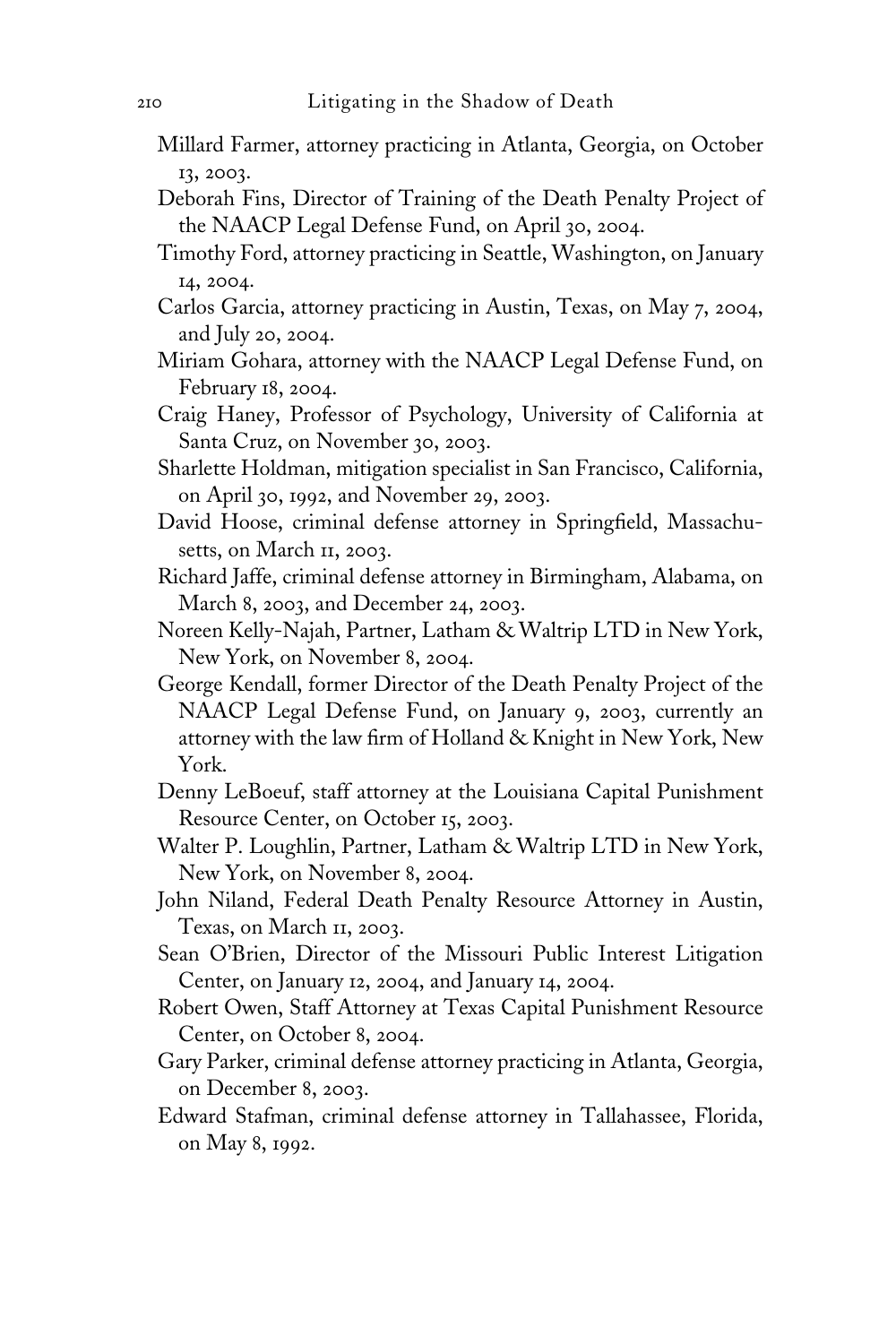- Russell Stetler, Director of Investigation and Mitigation for the New York State Capital Defender Office, on June 5, 2003, November 13, 2003, June 2, 2004, and other occasions.
- Gary Taylor, defense attorney in Dallas, Texas, on June 6, 2003, and December 9, 2003.
- David Wymore, Chief Deputy Public Defender in Denver, Colorado, on January 21, 2004.

Six other attorneys whom I interviewed indicated that they did not want their names mentioned in my book. Several other attorneys declined my request for an interview.

Interviews with the thirty-seven named and unnamed attorneys generally lasted about forty-five minutes to an hour. In most cases, I recorded the interviews and then made notes from the recorded conversation. The attorneys I spoke with were selected from a group of attorneys who were reported to me by Michael Millman, Executive Director of the Capital Punishment Project, Stephen Bright, Director of the Southern Center for Human Rights, and other recognized authorities in the area of capital punishment litigation to be among the most skilled capital defense attorneys in the country. I cannot, of course, claim to have interviewed a statistically valid sample of such attorneys.

In conducting the interviews, my primary goals were to learn strategies that the most skilled capital defense attorneys employed when representing capital defendants and to obtain examples of such representation. In most cases I began the interview by asking about one of the topics addressed in my book, such as plea bargaining or defending a capital defendant with a strong claim of innocence. This might lead to discussion of specific examples that would illustrate outstanding representation of capital defendants. In some cases, however, the interviews would move in unexpected directions with the attorney talking about a different issue relating to representing capital defendants or as to how the death penalty is applied. In most cases, I did not try to direct the conversation in a particular direction or to ask all the attorneys the same questions. My goal was to let the attorneys speak in their own voices in a way that would allow me to understand how the best attorneys deal with various issues when representing capital defendants either prior to the defendant's trial or after he has been convicted and sentenced to death.

In addition to conducting the interviews, I did considerable research